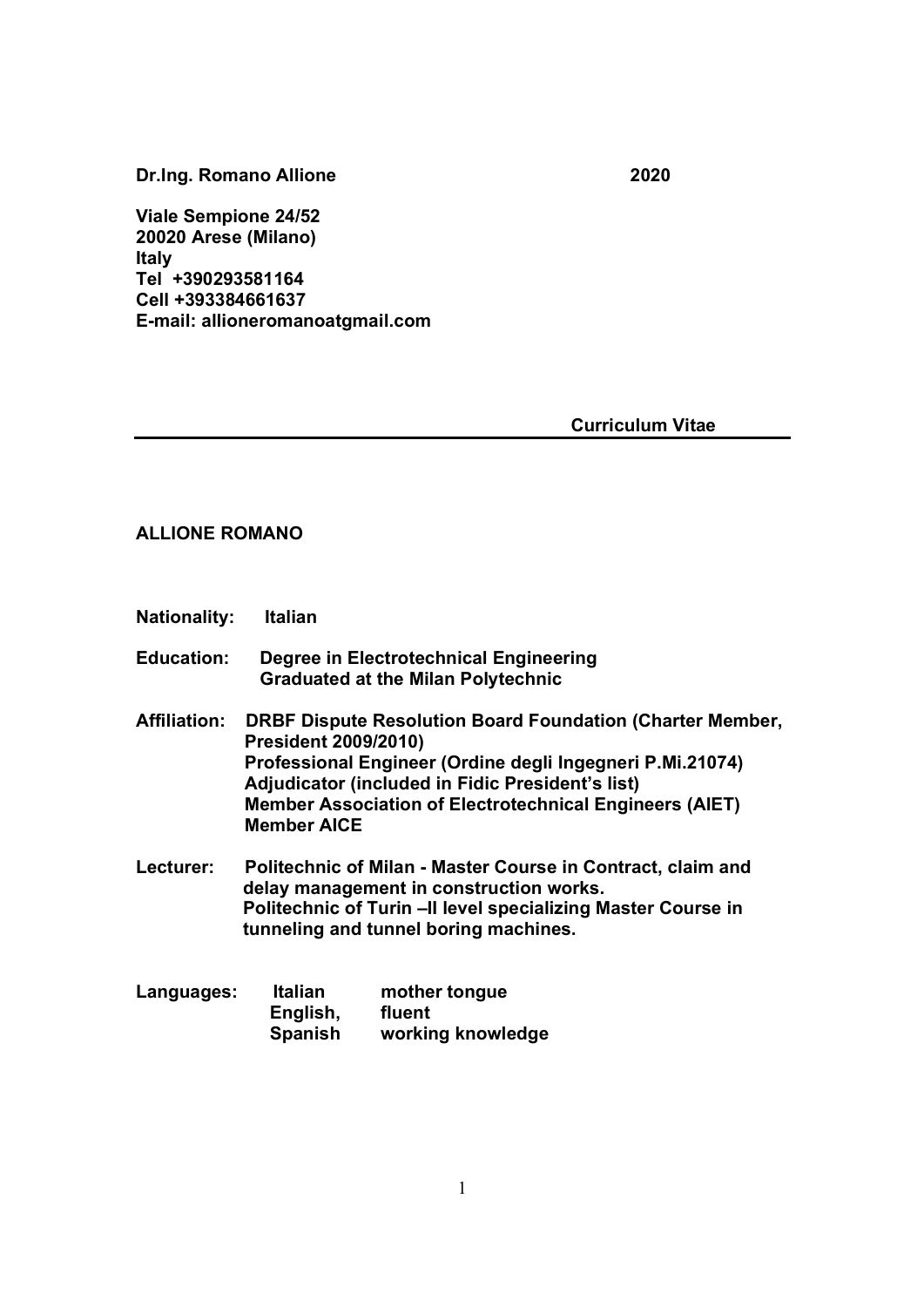## Work Experience

## From February 2000 Project Management Consultant / Adjudicator/ Expert/Arbitrator

- $\triangleright$  Italy Independent expert in Arbitration proceedings
- $\triangleright$  Italy High Speed Railway Bologna Sector Underground Works- Chairman-Technical Consulting Board (DRB)
- $\triangleright$  Italy Expert in Arbitration case- hot dip galvanizing plant
- $\triangleright$  Italy/Lebanon Expert ICSID case highway construction
- $\triangleright$  Italy/Denmark Member of ICC Arbitration Panel-Airport work Mozambique
- Romania- Infrastructures (Roads/Bridges construction/rehabilitation) seven Contracts-Member Adjudication Boards (Fidic 1999 Cond. of Contract, European Union financing)
- $\triangleright$  Mozambique Infrastructure (Road/Bridge) construction/rehabilitation) eight Contracts- Chairman Dispute Review Boards (Fidic Cond. of Contract, World Bank financing)
- $\triangleright$  Serbia Thermal Power Plant Refurbishment Chairman ad hoc DAB (Fidic 1999 Cond. of Contr.)
- $\triangleright$  Saudi Arabia & Gulf States Member ad hoc DAB (Fidic 1999 Cond. of Contract)
- $\triangleright$  Switzerland CERN Project Advisor on contract matter in dispute referred to DRB
- $\triangleright$  Argentina "Due diligence" for construction contract acquisition
- $\triangleright$  Slovenia Advisor for Contract Documents preparation-railway works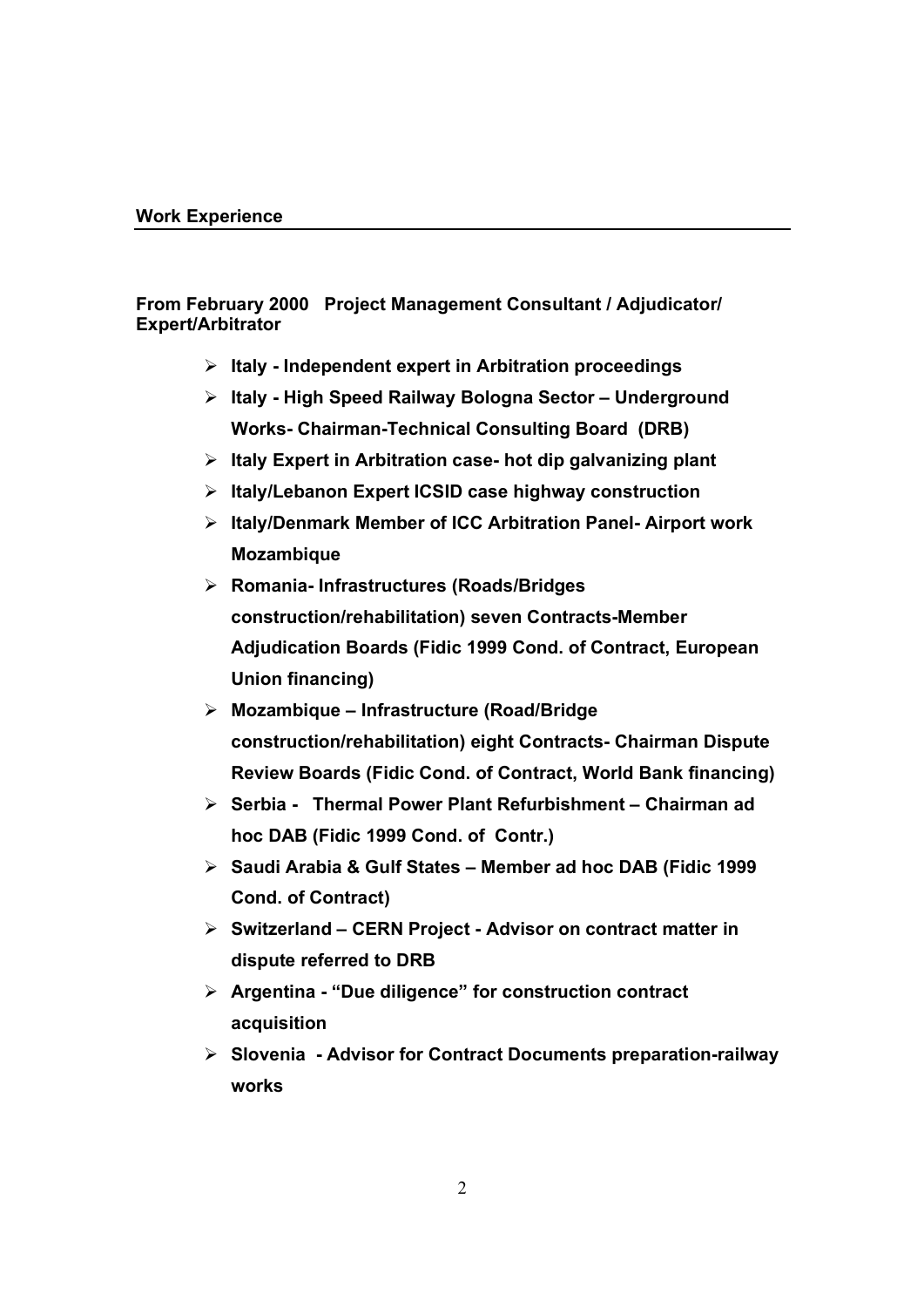- $\triangleright$  Kuwait Advisory services on claims to General Contractor-Chemical Plant
- $\triangleright$  Pakistan-Hydroelectric Project-Advisory services to Contractor
- $\triangleright$  Egypt Pumping Station- Independent Expert on Claims (Principle & Quantum)
- Taiwan- ADR Consultant- High Speed Railway Construction **Contract**
- > Italy- Ancona Harbor Access Project financing scheme -**Coordinator**
- TAM(Turn Around Management Program)-Senior Advisor Serbia, Kosovo, Montenegro
- Panama- EPC Hydropower Project-Chairman Combined Dispute Board (ICC Rules)
- $\triangleright$  Panama –Hydroelectric Project- Sole Member Dispute Adjudication Board (ICC Rules)
- $\triangleright$  Chile EPC hydroelectric Project Member Dispute Adjudication Board (ICC Rules)
- $\triangleright$  Panama Third Set of Locks Consultant on contractual matters
- $\triangleright$  Lebanon High Dam Member Dispute Adjudication Board (Current)
- $\triangleright$  Uganda Water Treatment and Sanitation Project (Arua) Chairman Dispute Adjudication Board
- Uganda Water Treatment and Sanitation Project (Gulu) Sole Member Adjudication Board ( Current)
- $\triangleright$  Abu Dhabi Industrial Project Expertise (ICC Rules)

From 1966 to 1977 Impresit/Impregilo s.p.a. Milan Italy

67/68 Head office E & M coordination group; tenders hydro projects, nuclear project (Westinghouse) 69/70 Colombia Guatape HPP supervisor penstock erection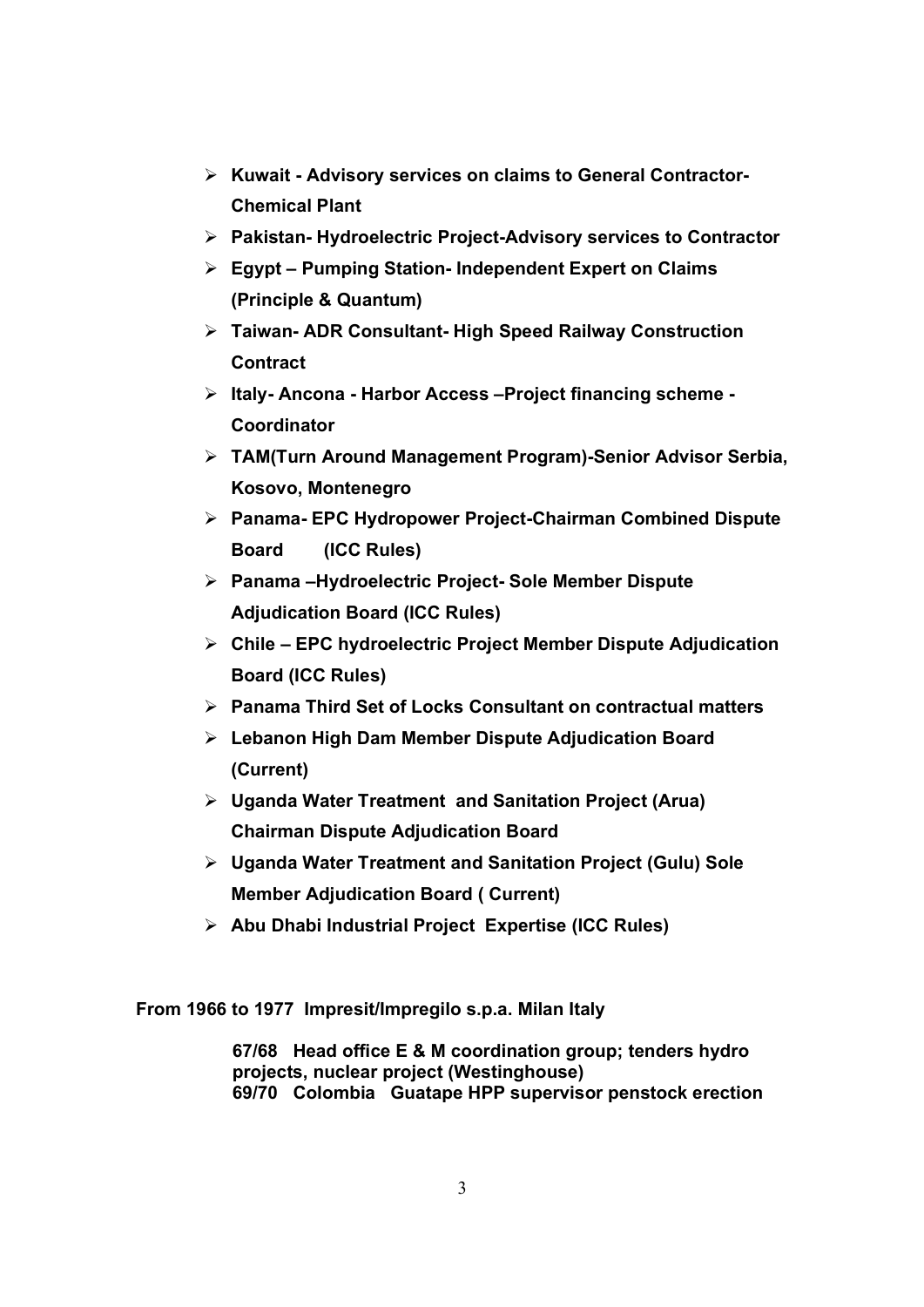70/75 Pakistan E&M erection works manager, planning & programming, testing & commissioning 75/77 Pakistan Civil and E&M works Project Manager

From 1978 to 1979 Italimpianti s.p.a.Genoa Italy

78/79 Iran Steel complex Turn Key-Design, Supply & Build, Project Manager and Chief Resident Engineer

From 1980 to 1984 Impregilo/Impresit s.p.a.

80/83 Honduras El Cajon HydroProject Project Manager 83/85 Head office General Manager Hydro projects

From 1985 to 1987 Imprestirling s.p.a. Rome (Impresit group) Roads,bridges, airports, construction in Africa & Latin America including Owen Fall PP refurbishment General Manager

From 1988 to 1999 Impregilo s.p.a. General Contractor Milan Italy

 88/97 Head office Deputy General Manager 98/99 Head office Director

Directly involved with Italimpianti s.p.a. in the following main projects

\_\_\_\_\_\_\_\_\_\_\_\_\_\_\_\_\_\_\_\_\_\_\_\_\_\_\_\_\_\_\_\_\_\_\_\_\_\_\_\_\_\_\_\_\_\_\_\_\_\_\_\_\_\_\_\_\_\_\_\_\_\_\_\_

Iran Bandar Abbas steel plant including: Iron ore loading/unloading sea pier and jetty Iron ore yard, stackers and reclaimers Direct reduction, electric furnaces, continuous casting Hot strip mill, cold mill, Power Plant, Auxiliaries

Argentina Rio Tercero Candu nuclear power station Assessment of boiler damages consequence of erroneous stress relieving cycle. Method of repairs

Directly involved with Impresit, Imprestirling, Impregilo s.p.a. in the following main projects

Colombia Underground Guatape power station including inclined penstock (47 degree about 1000 m long, feeding Pelton turbines) headrace tunnel, earth fill dam.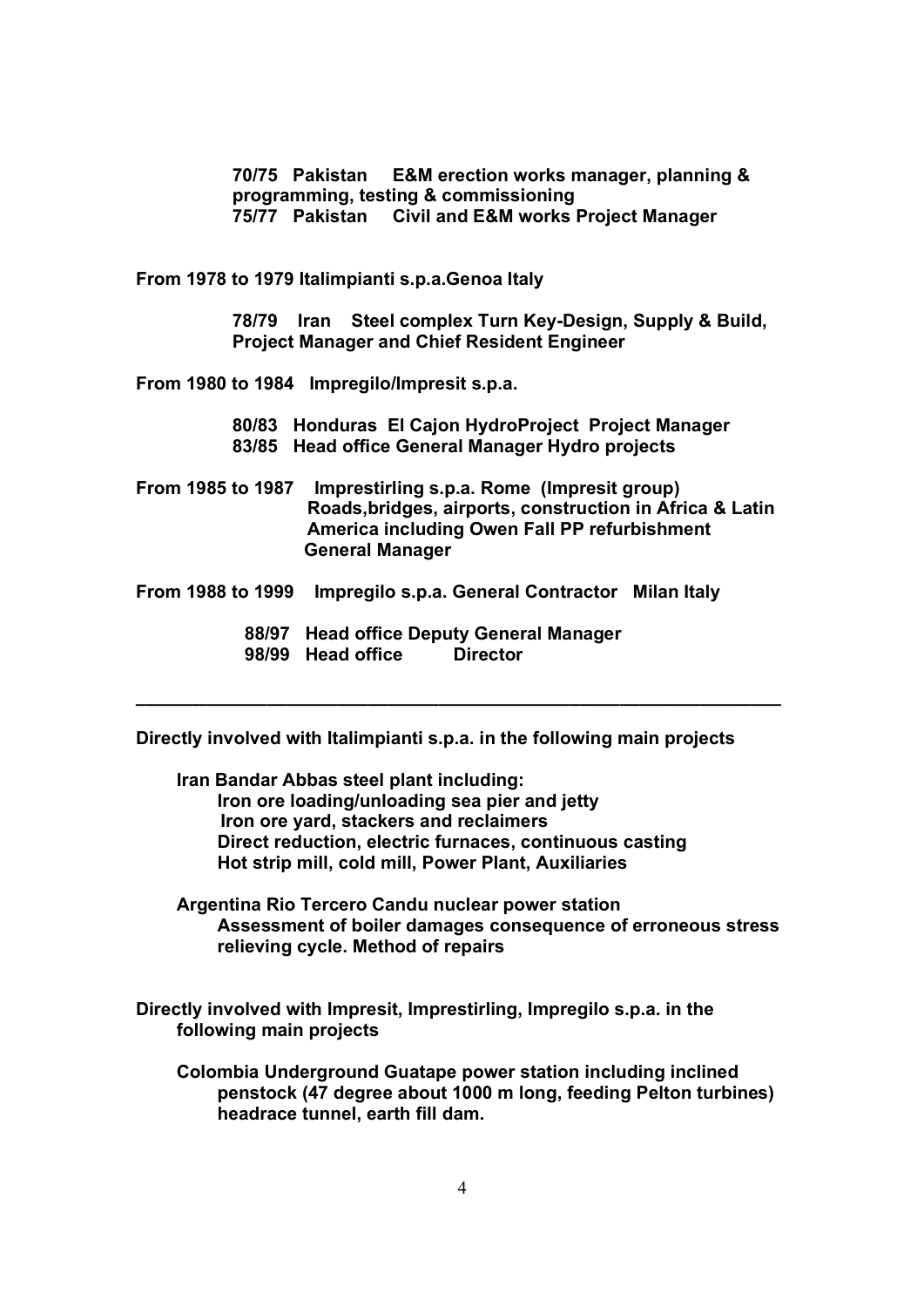- Pakistan Tarbela Project including earth fill dams, tunnels, spillways, powerhouse, gates, turbines, generators, power transformers, switchyard equipment, major repair and reconstruction works including operation of deep-water divers, side-scan-sonar surveys, split barge dumping. Management of Subcontracts (100 mio Us\$ worth), Management of Contract including claims, Variation orders, Cost control, planning & programming. Site Project Manager 75-77
- Honduras El Cajon Hydroelectric Project including double curvature 236 meter high concrete dam, concrete 1.4 mio cubic meter, tunnels, bathtub upstream impermeabilisation, Site Project Manager-Planning, programming, plant & equipment, cost control, contract management, alternative dispute resolution proceedings (Dispute Review Board)
- Tunisia Siliana earth fill dam, spillways, irrigation tunnel- Project management
- Cyprus Kouris earth fill dam Project management
- Algeria Jijel deep harbor quarry exploitation, construction of sea dykes. Project Management
- Mozambique Beira container terminal, demolition of old piers, construction of new terminal on driven piles, concrete structures, flexible pavement, container cranes-Project management, contract management including alternative (to arbitration) claim resolution
- Lesotho Highland water Scheme Project Katse Dam (concrete 2.4 mio cm) management including planning, programming, contract claims, Dispute Review Board implementation, Project financing with International Financing Institutions, Export Credit, and Commercial Credit.
- India Naptha Jakry HPP Tunnel excavation and concrete lining, Project Management (World Bank and Asian Dev. Bank Financing)
- Nepal Kaligandaki HPP Concrete dam, desander, adduction tunnel, Powerhouse, Project Management (Asian Dev. Bank financing)
- Tanzania Kihansi HPP Dam, tunnels, powerhouse, Project Management